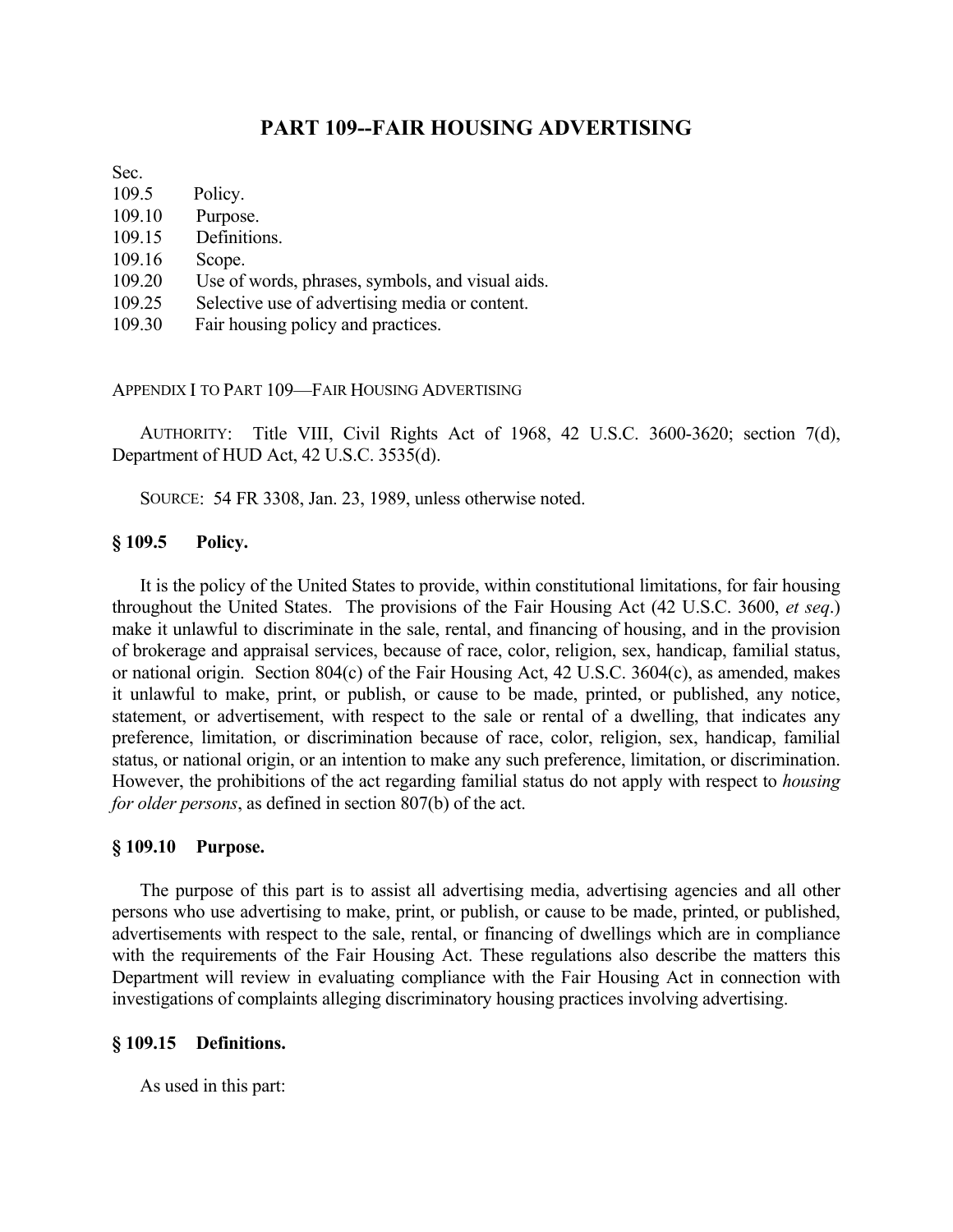(a) *Assistant Secretary* means the Assistant Secretary for Fair Housing and Equal Opportunity.

 (b) *General Counsel* means the General Counsel of the Department of Housing and Urban Development.

 (c) *Dwelling* means any building, structure, or portion thereof which is occupied as, or designed or intended for occupancy as, a residence by one or more families, and any vacant land which is offered for sale or lease for the construction or location thereon of any such building, structure, or portion thereof.

(d) *Family* includes a single individual.

 (e) *Person* includes one or more individuals, corporations, partnerships, associations, labor organizations, legal representatives, mutual companies, joint-stock companies, trusts, unincorporated organizations, trustees, trustees in cases under Title 11 of the United States Code, receivers, and fiduciaries.

 (f) *To rent* includes to lease, to sublease, to let and otherwise to grant for a consideration the right to occupy premises not owned by the occupant.

 (g) *Discriminatory housing practice* means an act that is unlawful under section 804, 805, 806, or 818 of the Fair Housing Act.

(h) *Handicap* means, with respect to a person--

 (1) A physical or mental impairment which substantially limits one or more of such person's major life activities,

(2) A record of having such an impairment, or

(3) Being regarded as having such an impairment.

This term does not include current, illegal use of or addiction to a controlled substance (as defined in section 102 of the Controlled Substances Act (21 U.S.C. 802)). For purposes of this part, an individual shall not be considered to have a handicap solely because that individual is a transvestite.

 (i) *Familial status* means one or more individuals (who have not attained the age of 18 years) being domiciled with--

(1) A parent or another person having legal custody of such individual or individuals; or

 (2) The designee of such parent or other person having such custody, with the written permission of such parent or other person. The protections afforded against discrimination on the basis of familial status shall apply to any person who is pregnant or is in the process of securing legal custody of any individual who has not attained the age of 18 years.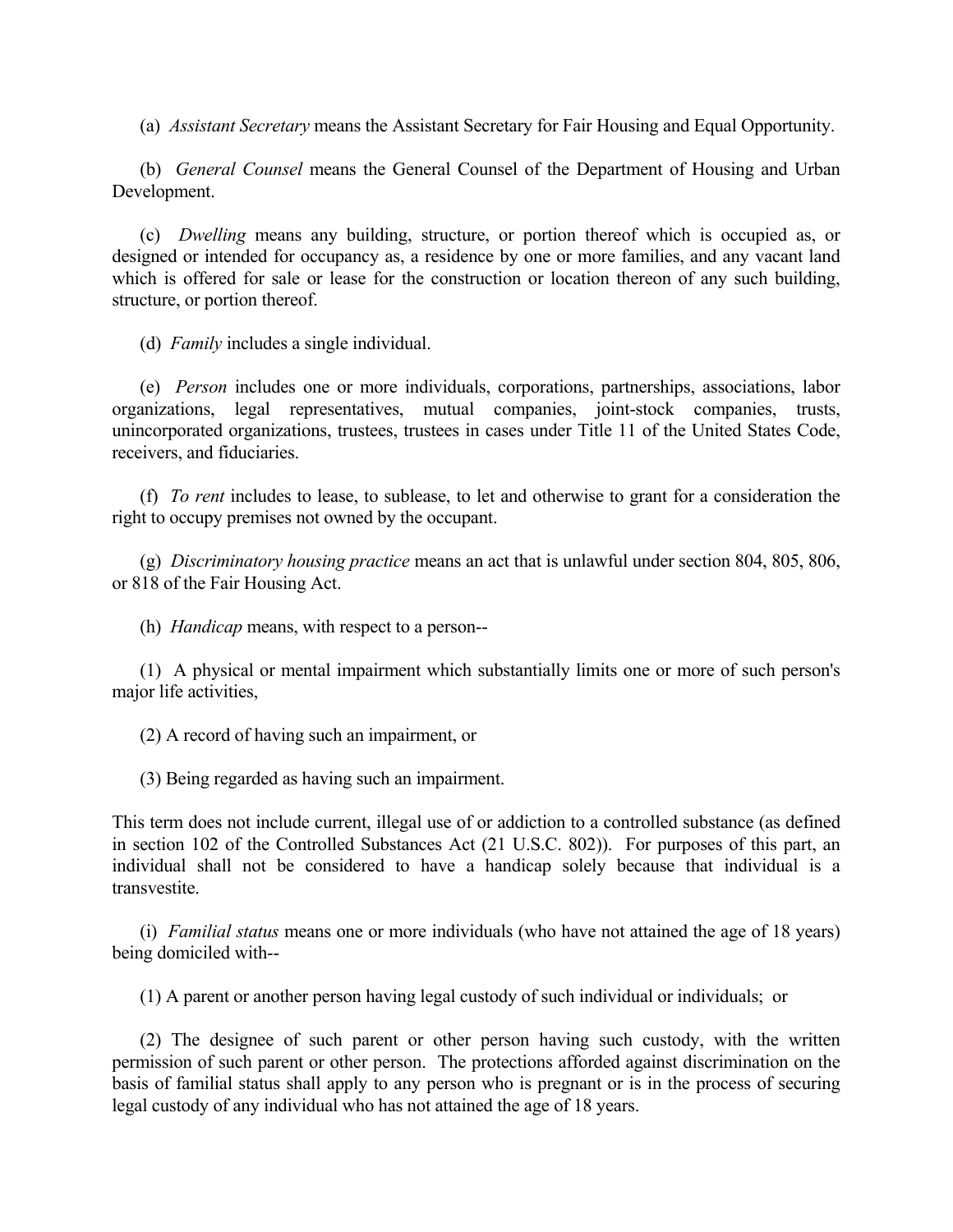#### **§ 109.16 Scope.**

 (a) *General*. This part describes the matters the Department will review in evaluating compliance with the Fair Housing Act in connection with investigations of complaints alleging discriminatory housing practices involving advertising. Use of these criteria will be considered by the General Counsel in making determinations as to whether there is reasonable cause, and by the Assistant Secretary in making determinations that there is no reasonable cause, to believe that a discriminatory housing practice has occurred or is about to occur.

 (1) *Advertising media*. This part provides criteria for use by advertising media in determining whether to accept and publish advertising regarding sales or rental transactions. Use of these criteria will be considered by the General Counsel in making determinations as to whether there is reasonable cause, and by the Assistant Secretary in making determinations that there is no reasonable cause, to believe that a discriminatory housing practice has occurred or is about to occur.

 (2) *Persons placing advertisements.* A failure by persons placing advertisements to use the criteria contained in this part, when found in connection with the investigation of a complaint alleging the making or use of discriminatory advertisements, will be considered by the General Counsel in making a determination of reasonable cause, and by the Assistant Secretary in making determinations that there is no reasonable cause, to believe that a discriminatory housing practice has occurred or is about to occur.

 (b) *Affirmative advertising efforts.* Nothing in this part shall be construed to restrict advertising efforts designed to attract persons to dwellings who would not ordinarily be expected to apply, when such efforts are pursuant to an affirmative marketing program or undertaken to remedy the effects of prior discrimination in connection with the advertising or marketing of dwellings.

[54 FR 308, Jan. 23 1989, as amended at 55 FR 53294, Dec. 28, 1990.]

## **§ 109.20 Use of words, phrases, symbols, and visual aids.**

 The following words, phrases, symbols, and forms typify those most often used in residential real estate advertising to convey either overt or tacit discriminatory preferences or limitations. In considering a complaint under the Fair Housing Act, the Department will normally consider the use of these and comparable words, phrases, symbols, and forms to indicate a possible violation of the act and to establish a need for further proceedings on the complaint, if it is apparent from the context of the usage that discrimination within the meaning of the act is likely to result.

 (a) *Words descriptive of dwelling, landlord, and tenants*. White private home, Colored home, Jewish home, Hispanic residence, adult building.

(b) *Words indicative of race, color, religion, sex, handicap, familial status, or national origin*--

(1) *Race*--Negro, Black, Caucasian, Oriental, American Indian.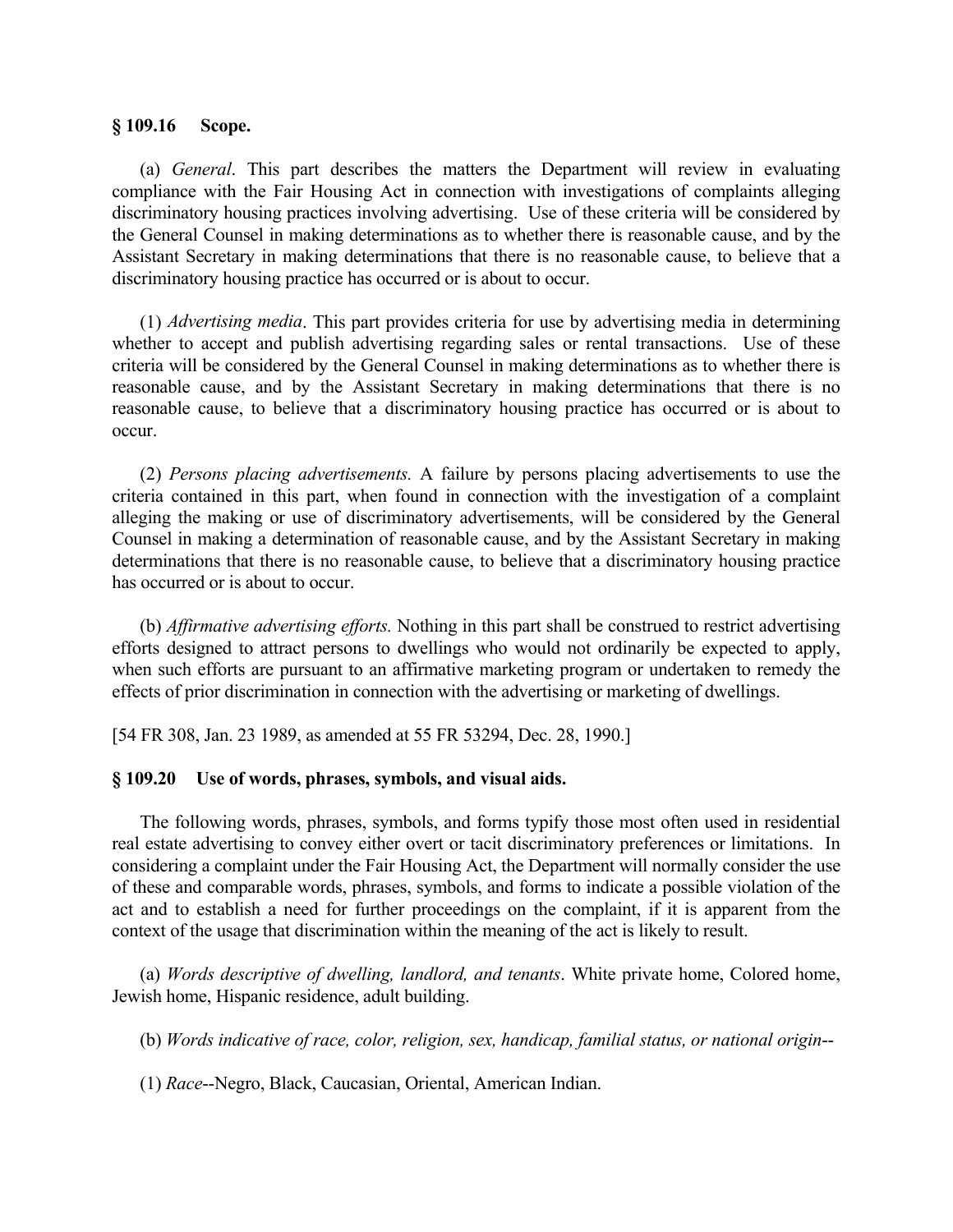(2) *Color*--White, Black, Colored.

(3) *Religion*--Protestant, Christian, Catholic, Jew.

 (4) *National origin*--Mexican American, Puerto Rican, Philippine, Polish, Hungarian, Irish, Italian, Chicano, African, Hispanic, Chinese, Indian, Latino.

 (5) *Sex*--the exclusive use of words in advertisements, including those involving the rental of separate units in a single or multi-family dwelling, stating or tending to imply that the housing being advertised is available to persons of only one sex and not the other, except where the sharing of living areas is involved. Nothing in this part restricts advertisements of dwellings used exclusively for dormitory facilities by educational institutions.

 (6) *Handicap*--crippled, blind, deaf, mentally ill, retarded, impaired, handicapped, physically fit. Nothing in this part restricts the inclusion of information about the availability of accessible housing in advertising of dwellings.

 (7) *Familial status*--adults, children, singles, mature persons. Nothing in this part restricts advertisements of dwellings which are intended and operated for occupancy by older persons and which constitute *housing for older persons* as defined in Part 100 of this title.

 (8) *Catch words*--Words and phrases used in a discriminatory context should be avoided, e.g., *restricted, exclusive, private, integrated, traditional, board approval or membership approval.*

 (c) *Symbols or logotypes.* Symbols or logotypes which imply or suggest race, color, religion, sex, handicap, familial status, or national origin.

 (d) *Colloquialisms.* Words or phrases used regionally or locally which imply or suggest race, color, religion, sex, handicap, familial status, or national origin.

 (e) *Directions to real estate for sale or rent (use of maps or written instructions).* Directions can imply a discriminatory preference, limitation, or exclusion. For example, references to real estate location made in terms of racial or national origin significant landmarks, such as an existing black development (signal to blacks) or an existing development known for its exclusion of minorities (signal to whites). Specific directions which make reference to a racial or national origin significant area may indicate a preference. References to a synagogue, congregation or parish may also indicate a religious preference.

 (f) *Area (location) description*. Names of facilities which cater to a particular racial, national origin or religious group, such as country club or private school designations, or names of facilities which are used exclusively by one sex may indicate a preference.

#### **§ 109.25 Selective use of advertising media or content.**

 The selective use of advertising media or content when particular combinations thereof are used exclusively with respect to various housing developments or sites can lead to discriminatory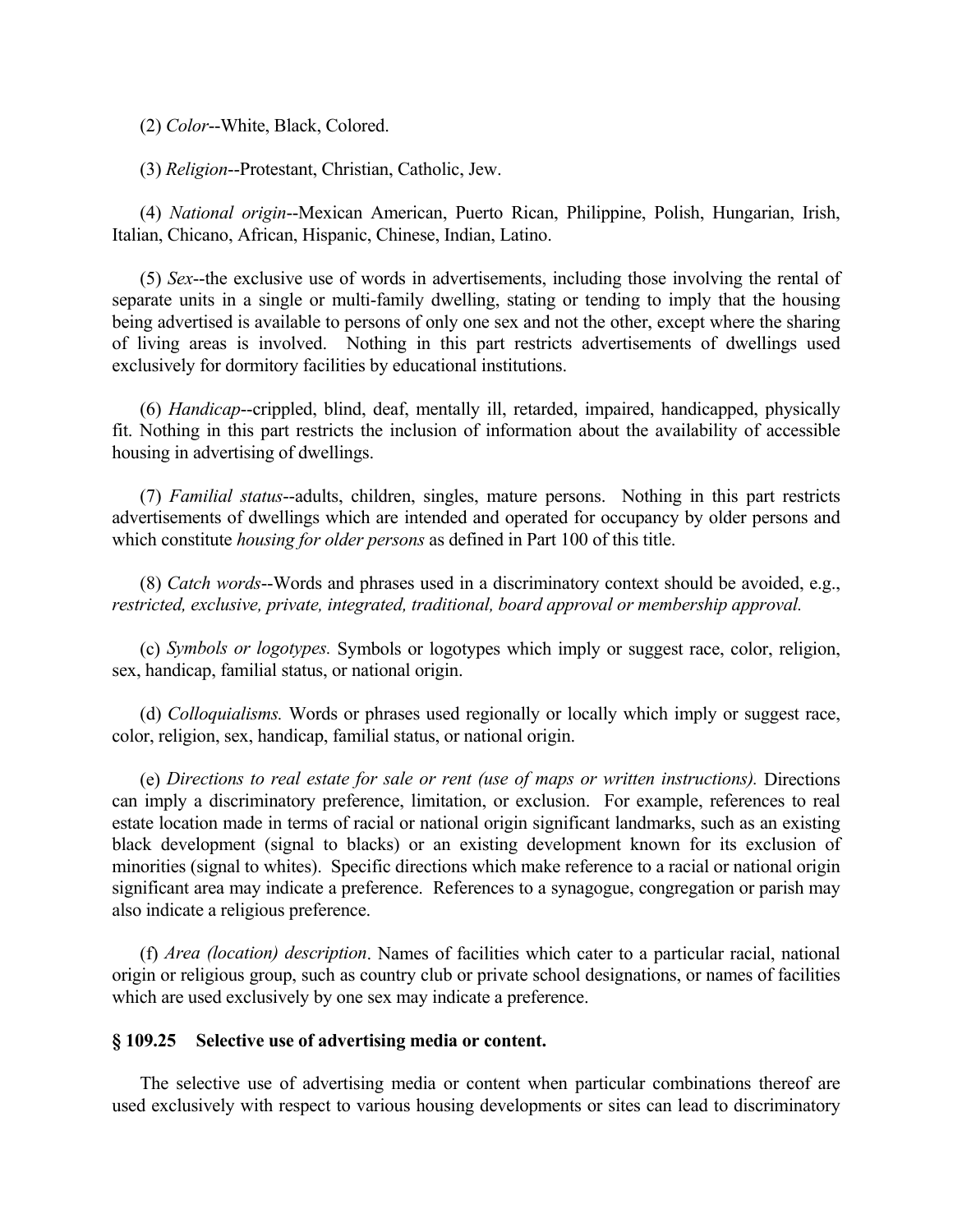results and may indicate a violation of the Fair Housing Act. For example, the use of English language media alone or the exclusive use of media catering to the majority population in an area, when, in such area, there are also available non-English language or other minority media, may have discriminatory impact. Similarly, the selective use of human models in advertisements may have discriminatory impact. The following are examples of the selective use of advertisements which may be discriminatory:

 (a) *Selective geographic advertisements*. Such selective use may involve the strategic placement of billboards; brochure advertisements distributed within a limited geographic area by hand or in the mail; advertising in particular geographic coverage editions of major metropolitan newspapers or in newspapers of limited circulation which are mainly advertising vehicles for reaching a particular segment of the community; or displays or announcements available only in selected sales offices.

 (b) *Selective use of equal opportunity slogan or logo*. When placing advertisements, such selective use may involve placing the equal housing opportunity slogan or logo in advertising reaching some geographic areas, but not others, or with respect to some properties but not others.

 (c) *Selective use of human models when conducting an advertising campaign.* Selective advertising may involve an advertising campaign using human models primarily in media that cater to one racial or national origin segment of the population without a complementary advertising campaign that is directed at other groups. Another example may involve use of racially mixed models by a developer to advertise one development and not others. Similar care must be exercised in advertising in publications or other media directed at one particular sex, or at persons without children. Such selective advertising may involve the use of human models of members of only one sex, or of adults only, in displays, photographs or drawings to indicate preferences for one sex or the other, or for adults to the exclusion of children.

## **§ 109.30 Fair housing policy and practices.**

 In the investigation of complaints, the Assistant Secretary will consider the implementation of fair housing policies and practices provided in this section as evidence of compliance with the prohibitions against discrimination in advertising under the Fair Housing Act.

 (a) *Use of Equal Housing Opportunity logotype, statement, or slogan.* All advertising of residential real estate for sale, rent, or financing should contain an equal housing opportunity logotype, statement, or slogan as a means of educating the homeseeking public that the property is available to all persons regardless of race, color, religion, sex, handicap, familial status, or national origin. The choice of logotype, statement or slogan will depend on the type of media used (visual or auditory) and, in space advertising, on the size of the advertisement. Table I (see Appendix I) indicates suggested use of the logotype, statement, or slogan and size of logotype. Table II (see Appendix I) contains copies of the suggested Equal Housing Opportunity logotype, statement and slogan.

(b) *Use of human models.* Human models in photographs, drawings, or other graphic techniques may not be used to indicate exclusiveness because of race, color, religion, sex,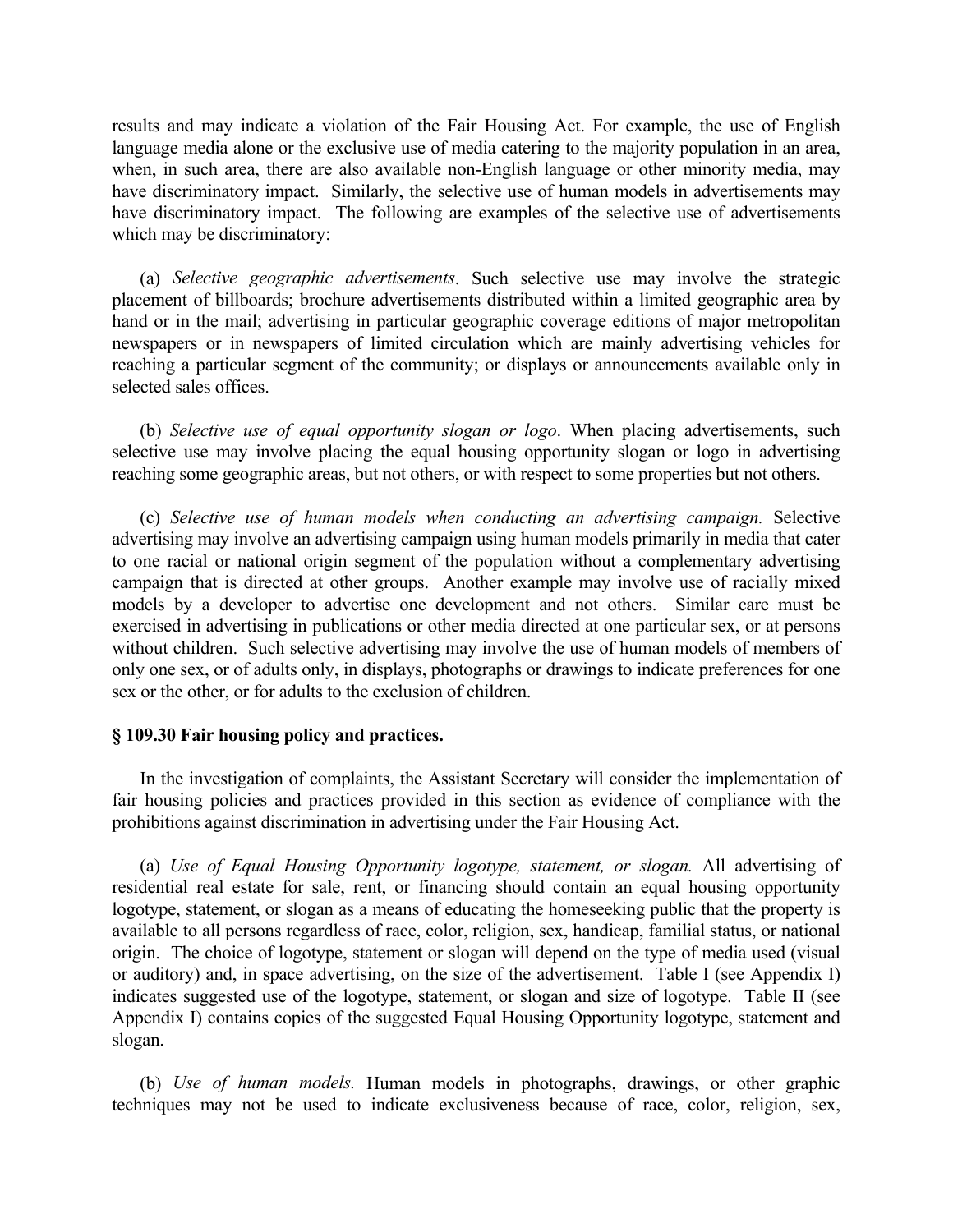handicap, familial status, or national origin. If models are used in display advertising campaigns, the models should be clearly definable as reasonably representing majority and minority groups in the metropolitan area, both sexes, and, when appropriate, families with children. Models, if used, should portray persons in an equal social setting and indicate to the general public that the housing is open to all without regard to race, color, religion, sex, handicap, familial status, or national origin, and is not for the exclusive use of one such group.

 (c) *Coverage of local laws*. Where the Equal Housing Opportunity statement is used, the advertisement may also include a statement regarding the coverage of any local fair housing or human rights ordinance prohibiting discrimination in the sale, rental or financing of dwellings.

## (d) *Notification of fair housing policy*--

 (1) *Employees*. All publishers of advertisements, advertising agencies, and firms engaged in the sale, rental or financing of real estate should provide a printed copy of their nondiscrimination policy to each employee and officer.

 (2) *Clients*. All publishers or advertisements and advertising agencies should post a copy of their nondiscrimination policy in a conspicuous location wherever persons place advertising and should have copies available for all firms and persons using their advertising services.

 (3) *Publishers' notice*. All publishers should publish at the beginning of the real estate advertising section a notice such as that appearing in Table III (see Appendix I). The notice may include a statement regarding the coverage of any local fair housing or human rights ordinance prohibiting discrimination in the sale, rental or financing of dwellings.

#### APPENDIX I TO PART 109--FAIR HOUSING ADVERTISING

 The following three tables may serve as a guide for the use of the Equal Housing Opportunity logotype, statement, slogan, and publisher's notice for advertising:

## Table I

 A simple formula can guide the real estate advertiser in using the Equal Housing Opportunity logotype, statement, or slogan.

 In all space advertising (advertising in regularly printed media such as newspapers or magazines) the following standards should be used:

| Size of advertisement                                                                  | Size of                          |
|----------------------------------------------------------------------------------------|----------------------------------|
|                                                                                        | logotype                         |
|                                                                                        | $in$ inches                      |
| $\frac{1}{2}$ page or                                                                  | 2x2                              |
| $larger. \ldots \ldots \ldots \ldots \ldots \ldots \ldots \ldots \ldots \ldots \ldots$ |                                  |
|                                                                                        | 1x1                              |
| 4 column inches to 1/8 page.                                                           | $\frac{1}{2} \times \frac{1}{2}$ |